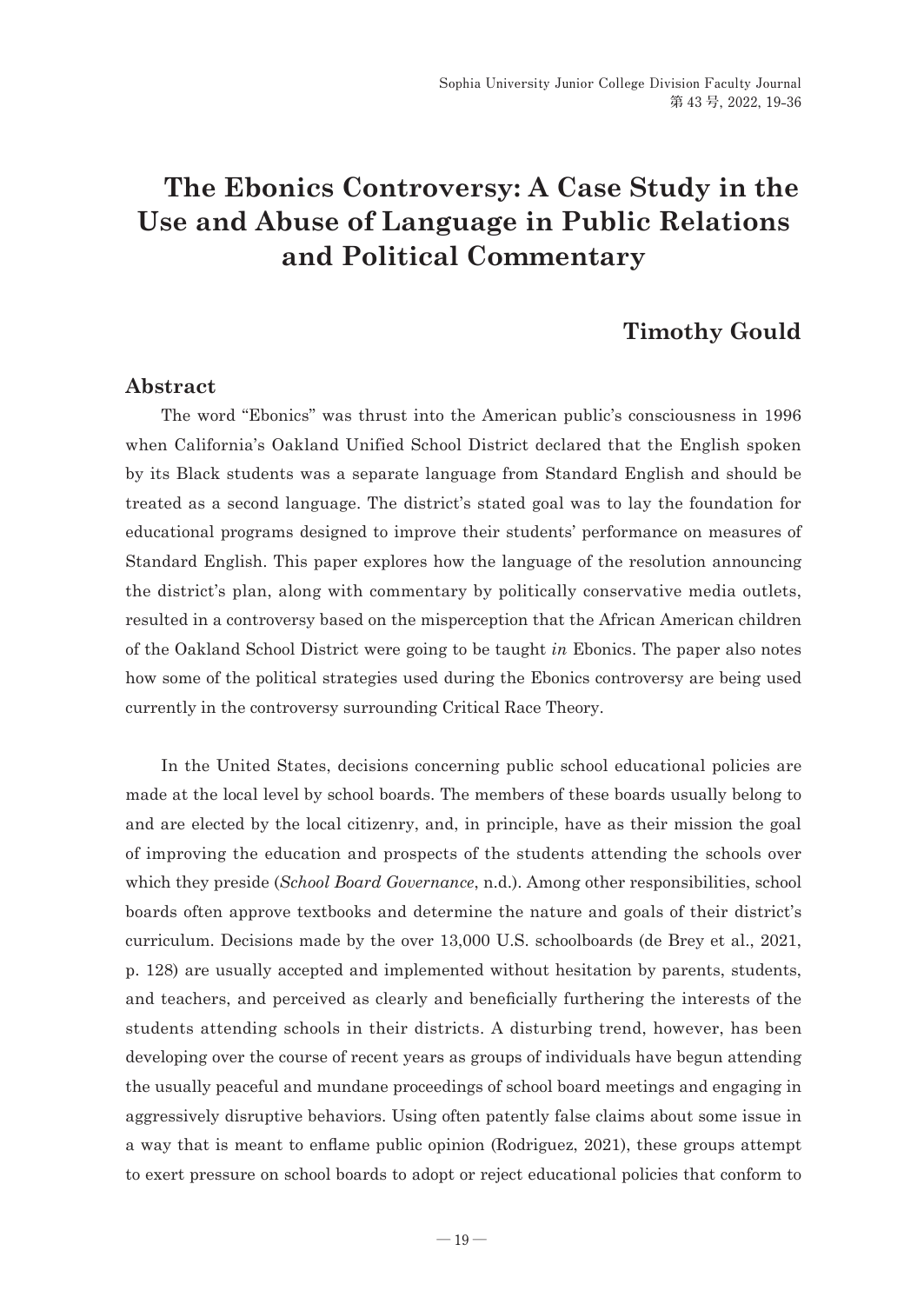their political ideologies.

A current example of this phenomenon is the controversy surrounding the "teaching" of Critical Race Theory (CRT) in American public schools. CRT is not a "subject" that is taught anywhere to young students. It is a framework usually used by graduate students and lawyers to analyze the existence and effects of systemic racism (Graham et al., 2011). CRT has been widely misrepresented, however, by right-wing media and pundits as an effort to teach young, impressionable students that "whites are everywhere and forever — the permanent oppressors of Black people" (Murdock, 2021). CRT was conceived in an academic environment and "emerged out of a framework for legal analysis in the late 1970s and early 1980s created by legal scholars Derrick Bell, Kimberlé Crenshaw, and Richard Delgado, among others" (Sawchuk, 2021). The analytical framework provided by CRT was never meant to be, nor is there any evidence that it has ever been, taught as an educational topic to elementary school children.

Nevertheless, right-wing pundits and politicians persist in mischaracterizing CRT as a clear and present danger to students. Republican Congresswoman Karen Hartzler, for example, has introduced the "No CRT for Our Military Kids Act," saying that "children of our service members should never be taught that the country their mom or dad is fighting for is inherently bad" (*Hartzler Fights*, 2021). Fox News, a right-wing media organization, has perpetuated and amplified these types of misrepresentations by incessant repetition. For example, the media outlet mentioned "'critical race theory' 1,300 times in less than four months" (Gibbons & Ray, 2021). Additionally, many Republicanled state legislatures have introduced or passed laws which ostensibly prohibit the teaching of CRT by banning "the discussion, training, and/or orientation that the U.S. is inherently racist as well as any discussions about conscious and unconscious bias, privilege, discrimination, and oppression" (Gibbons & Ray, 2021). Again, Critical Race Theory was never intended to be, nor has it ever been, used in the way its rightwing objectors claim it is used. In this effort to disseminate a clearly false narrative, despite easy access to accurate information about the intent of the issue, right-wing commentators seem to be following a playbook that has been honed and perfected over the years. Some elements of a nascent form of this strategy seem to have been developing 25 years ago when the "Ebonics" issue, on which this paper will focus, was thrust into the public consciousness.

On December 18, 1996, the Oakland Unified School Board (OUSB) released a resolution detailing a plan to recognize 'Ebonics' as the native language of its African American students (*Ebonics Resolution*, 1996). Claiming Ebonics as a language separate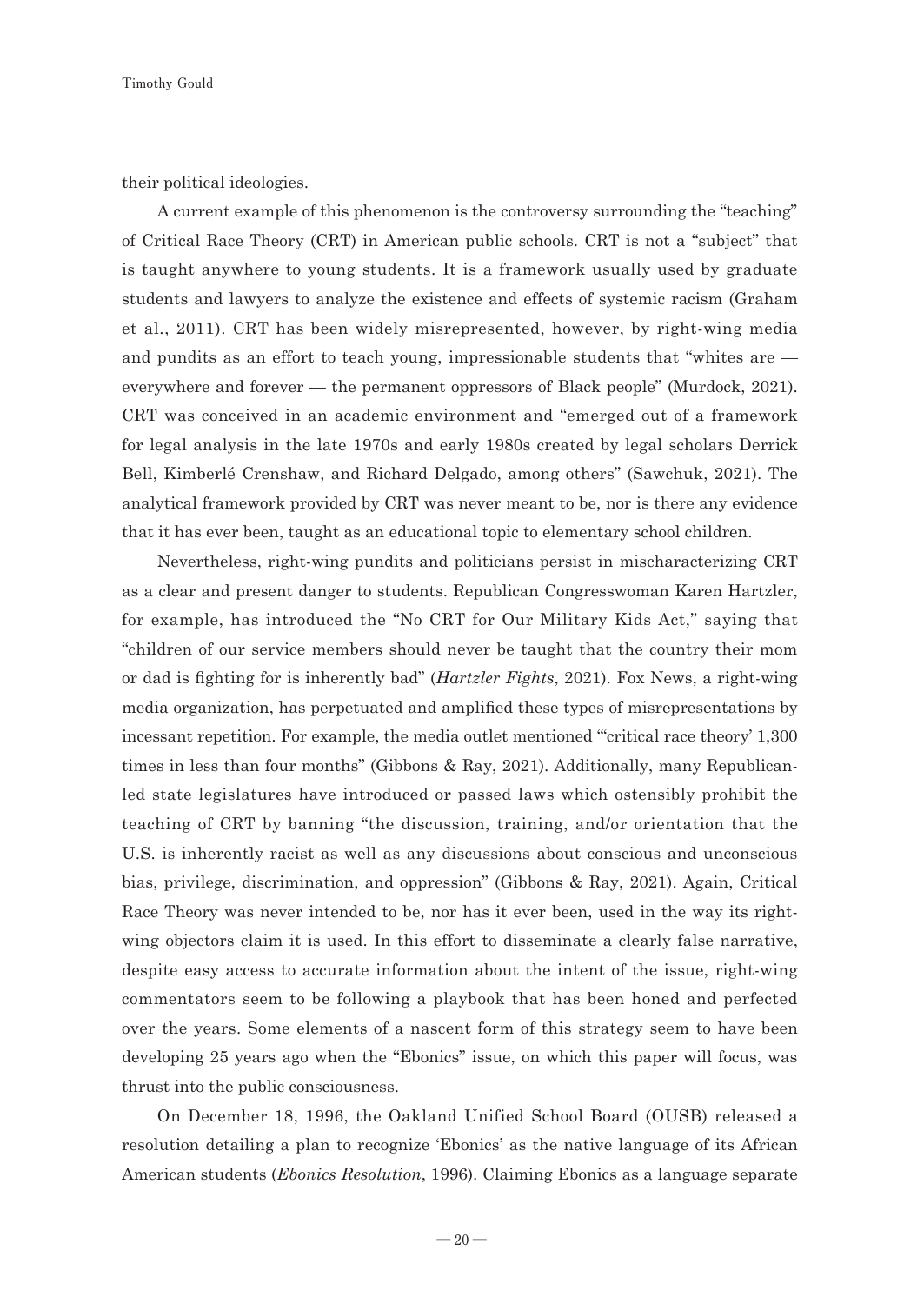from English was a move by the Board to take advantage of the insights gained by linguists and teachers in teaching second languages and use those to help to increase the performance of Black speakers of the variety known as African American Vernacular English (AAVE) in Standard American English (SAE). By acknowledging Ebonics as a language, the OUSB intended to improve the performance of the Oakland School District's 28,000 Black students (Baugh, 2005) on reading and writing measures of Standard American English. While linguists usually use the term African American Vernacular English to refer to the language spoken by about 80% of the African American community (Dillard, 1972), this new name, Ebonics (the origin of which will be discussed later), was unknown to most of the general population. On its appearance in the OUSB resolution, Ebonics, and the attendant claim that it was a language separate and unrelated "genetically" to English, immediately unleashed a firestorm of controversy, some of which was justified. The Board's often inartful language used to present the original resolution opened them up to deliberate misrepresentations of their expressed goal, which was:

> Devis[ing] and implement[ing] the best possible academic program for imparting instruction to African-American students in their primary language for the combined purposes of maintaining the legitimacy and richness of such language whether it is known as 'Ebonics,' 'African Language Systems,' 'Pan-African Communication Behaviors' or other description, and to facilitate their acquisition and mastery of English language skills. (*Ebonics Resolution*, 1996)

A barrage of misinformation, "rumor mill" reporting, and "expert" analysis obfuscated and maligned the original intent of the Oakland School Board and drowned out many of the voices attempting in good will to support its recommendations.

In the following review, discussion, and analysis of the Ebonics issue, it is important to note that many, including the Clinton administration, mistakenly believed that the OUSB was claiming that Ebonics was an independent language for the purpose of gaining access to federal funds. Under this assumption, the presumed purpose of the Board's action was to claim that the Black students of the Oakland School District arrived to school as native speakers of Ebonics and would then be taught English as a second language, in the same way that Spanish, Vietnamese, and other immigrant children would be taught English, and would thus be eligible for the same types of funding available to help minority language speakers acquire English. However, according to Darolyn Davis, a spokeswoman for the OUSB, "The school district has never, and did not intend to, go after Federal funds, bilingual funding" (Bennet, 1996).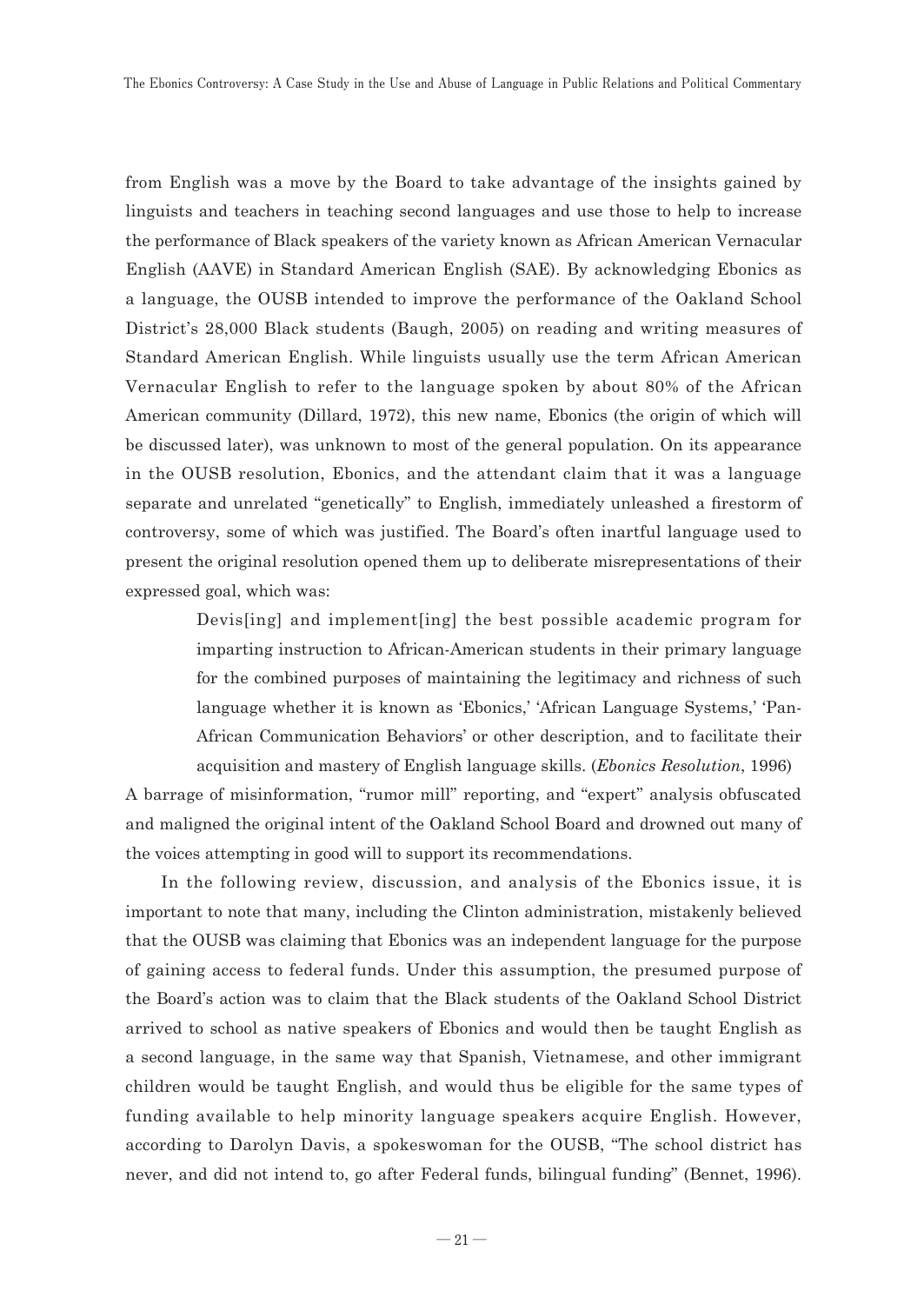**Timothy Gould**

Despite the Board's clear intent to distinguish Ebonics as a language unto itself, usage of the term during and after the controversy has muddied this distinction, and Ebonics was (and is) often used as a synonym for AAVE or Black English.

# **A Brief Synopsis of "Ebonics"**

The terminology referring to the speech patterns of the descendants of Caribbean Islanders and Africans who were originally brought to the United States as slaves has changed over time, and the dialect itself has become the object of linguistic research. Where once it may have been acceptable to disparage the speech of African Americans as an "uncouth dialect" or "crude jargon" (Dillard, 1972, p. 265), later terms coined by sociolinguists mirrored the way African Americans themselves were commonly referred to. Terms such as "Black English," "Black English Vernacular," and the most common, "African American Vernacular English" were in use at the time the Oakland Unified Board published its resolution using the term "Ebonics," but these terms were not used in the Resolution since the Board was attempting to convey its argument that Black students spoke a different language from English.

The word "Ebonics" is a combination of the words "ebony" and "phonics," and was originally coined by the linguist Robert Williams, whose expressed intent was to empower Black Americans to take pride in their African language heritage (Fields, 1997, p. 24). Williams first used the phrase at a conference convened specifically in response to his frustration with the notion, advanced by White scholars, of Black speech as a deficient dialect of English (Yancy, 2011). Before the 1960s, pride in the language of their community was unthinkable for young African American students in the United States' public school system. The language these students brought to school was viewed by the public as a degraded variant of Standard American English, and the African American students who spoke it were derided as lazy and unintelligible (Ramirez et al., 2005, p. 163) when speaking their natural language. As Jae Nichelle recounts, "… I grew up thinking that AAVE was an inferior English. I remember being told repeatedly that no adult would take me seriously if I spoke it, and the infamous day that my Black English teacher told my class that "ain't ain't a word" (Nichelle, 2018).

While the derision of AAVE was entirely misplaced, concern by parents and teachers about the educational performance of Black students was well-founded. African American students at that time were performing "substantially below state and national norms" (*Ebonics Resolution*, 1996) on SAE reading and writing measures compared to their Caucasian counterparts. Responding to this disparity, the federal government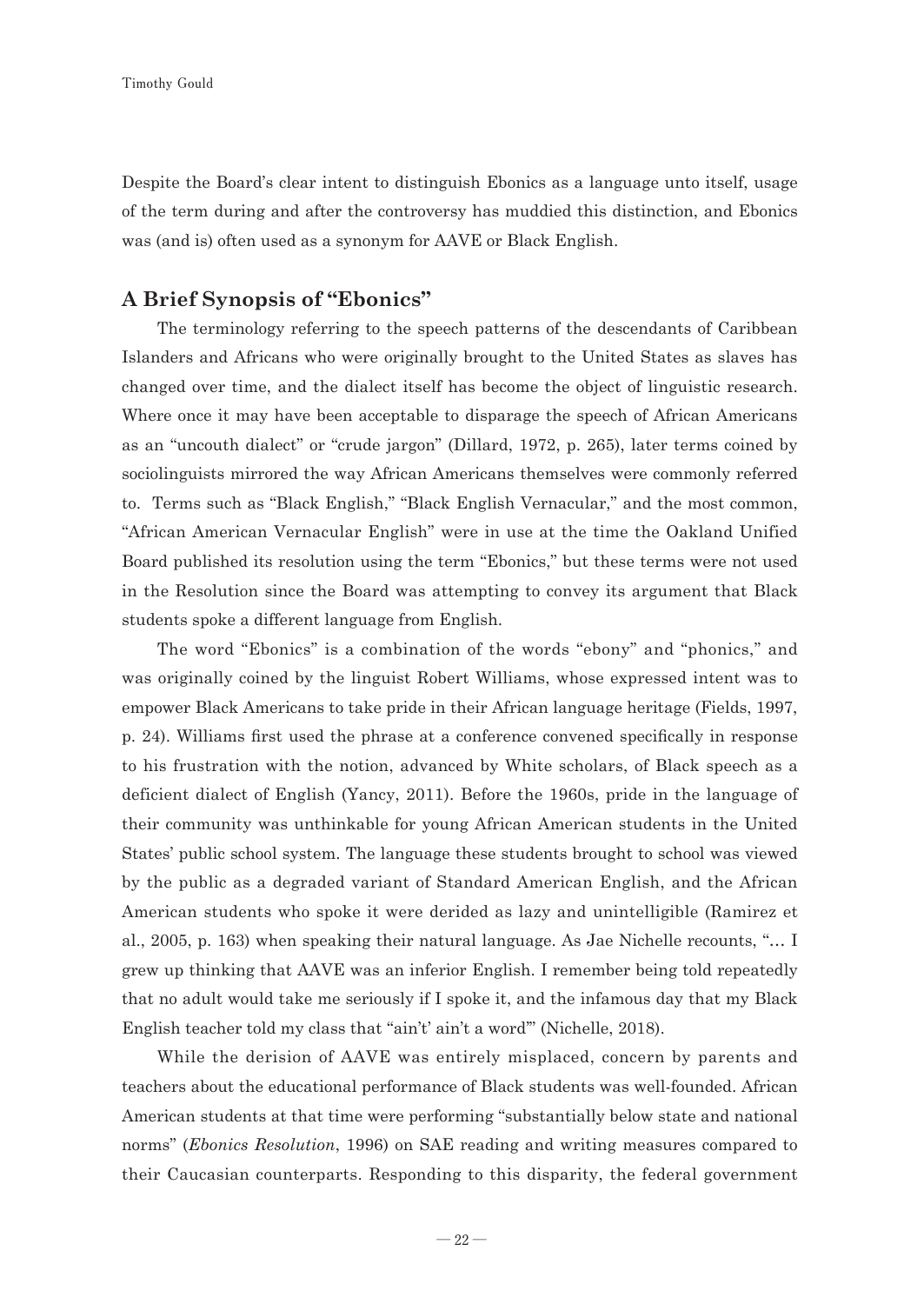enlisted educational psychologists to determine the cause and develop interventions to rectify the issues preventing these students from performing at the level of their White peers (Labov, 1972). These government psychologists "follow[ed] the pattern designed for animal experiments where motivation is controlled by simple methods as withholding food" (Labov, 1972, p. 221). The unfortunate result of the government's efforts, then, was that Black children were categorized in the psychologists' report as victims of "a cultural deficit as a result of an impoverished environment in their early years" (Labov, 1972, p. 201). This "deficit hypothesis" (Labov, 1972, p. 286) implicitly assumes and perpetuates the idea that the assimilation of White culture underlies the essence of what it means to be "American." Put another way, the educational psychologists' assessment essentially claimed that Black children were not being raised as White children, and therefore did not assimilate White culture as part of their upbringing and, consequently, they suffered severe social and educational disadvantages. Part and parcel with this belief of a cultural deficit went the equally disturbing concept of verbal deprivation.

Verbal Deprivation was the name given to the theory advanced by the governmenthired psychologists which hypothesized that "Black children from the ghetto area are said to receive little verbal stimulation, to hear very little well-formed language, and as a result are impoverished in their means of verbal expression" (Labov, 1972). As implausible as this seems in hindsight, educational programs in the United States were founded on these "notions . . . based upon the work of educational psychologists who [knew] very little about language and even less about black children" (Labov, 1972, p. 201).

Fortunately, however, at about the same time, sociolinguists were adopting a more scientific approach to the study of language variation. These linguists focused not on the capacity of African Americans to learn Standard English, or of Black parents to provide their children an environment conducive to developing language skills, but on the very real cultural and linguistic differences between African American Vernacular English and Standard American English. William Stewart, J.L. Dillard, and William Labov, to name a few, began to publish studies which provided evidence that the lower reading and writing scores of African American students on SAE measures could be directly linked to the fact that they "speak a well ordered, highly structured, highly developed language system which in many aspects is different from standard English" (Baratz & Shuy, 1969, p. 94). In other words, the performance discrepancies between Black and White student scores were more likely an indicator of a bias (Hoover et al., 1987) in favor of the Standard American English used to construct the testing instruments rather than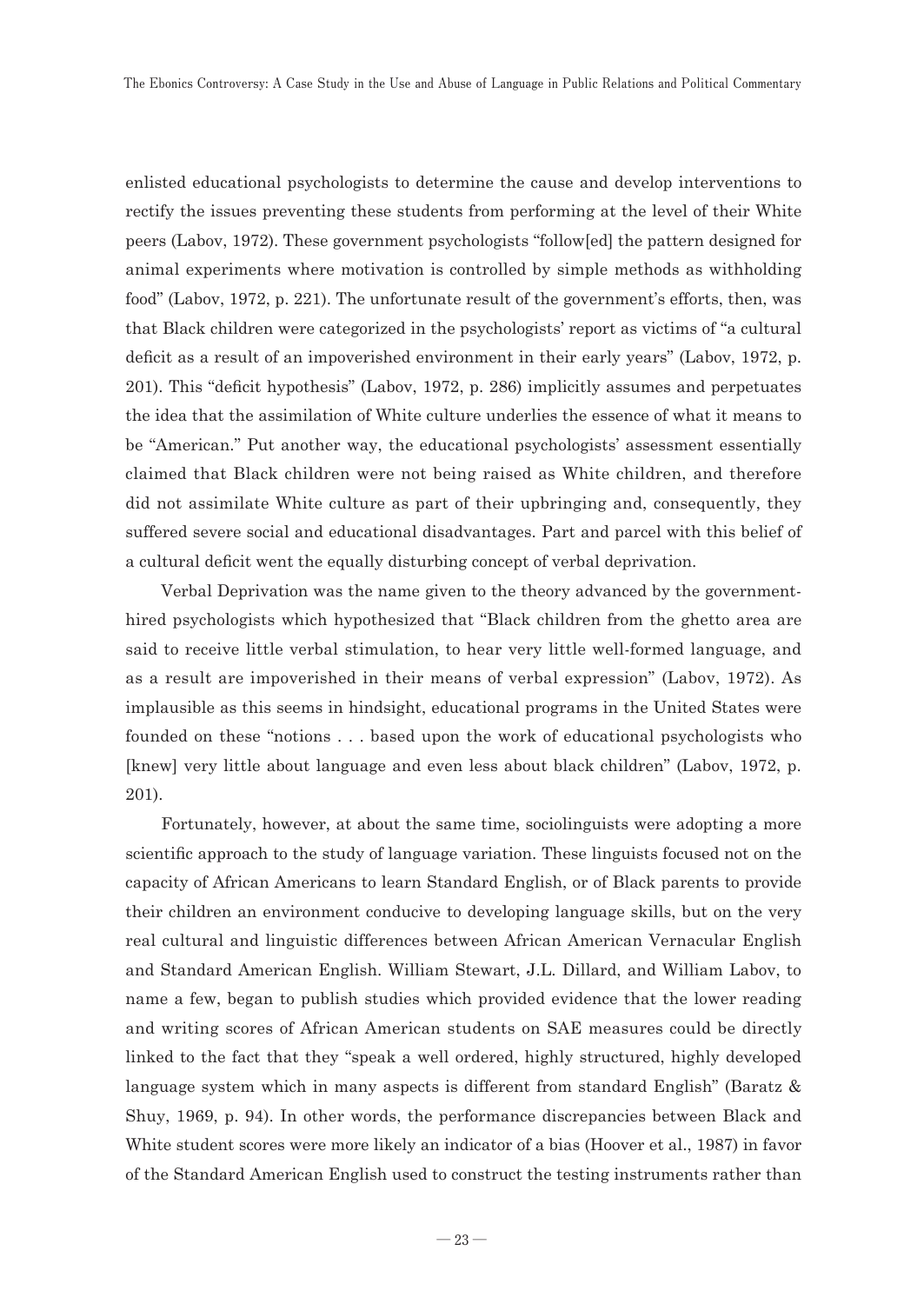any of the more insidious possible conclusions pointing to linguistic or social deprivation.

Despite this progress, the general population of the United States, for the most part, was unaware or simply did not accept that the language spoken at some time or another by approximately eighty percent of the Black community (Ramirez et al., 2005, p. 156) was recognized scientifically as a robust and thriving linguistic variety deserving of all the respect given to any other human language. It is precisely this prevalent notion that African American Vernacular English was inferior to Standard American English that prompted the Oakland Unified School Board to convene the African-American Task Force to explore ways to advance the educational prospects of their students while maintaining respect for the language and culture they brought from home.

## **The Resolution**

The resolution that was unanimously adopted by the Oakland Unified School Board in December 1996 was based on the final report of a six-month long investigation by the specially appointed African-American Task Force (*Synopsis of the Policy*, 1997). The task force was charged with making "recommendations regarding effective practices that would enhance the opportunity for all students to successfully achieve the standards of the core curriculum" (OUSD 1997a: l). Some of the data that prompted the formation of this task force is quite compelling and bears repeating. These statistics were published in an article by the OUSD entitled, "Synopsis of the Adopted Policy on Standard American English Language Development:"

- 53% of the total OUSD's enrollment is African American.
- 71% of the students enrolled in Special Education were African American.
- 19% of the 12th grade African American students did not graduate.
- 80% of all suspended students were African American.

(*Synopsis of the Policy*, 1997)

Additionally, the GPA of the district's African American students, at 1.8, represented the lowest GPA in the district (*Ebonics*, 1997). Regardless of how subsequent actions of the Board are analyzed, the above statistics indicate that the OUSB was responding to a legitimate educational crisis; these statistics paint a picture of a district that was in critical condition regarding the performance of their Black students. With over one half of the Black student population performing at below a 'C' grade level, the OUSB recognized that their stated curricular goals were not being realized for a large segment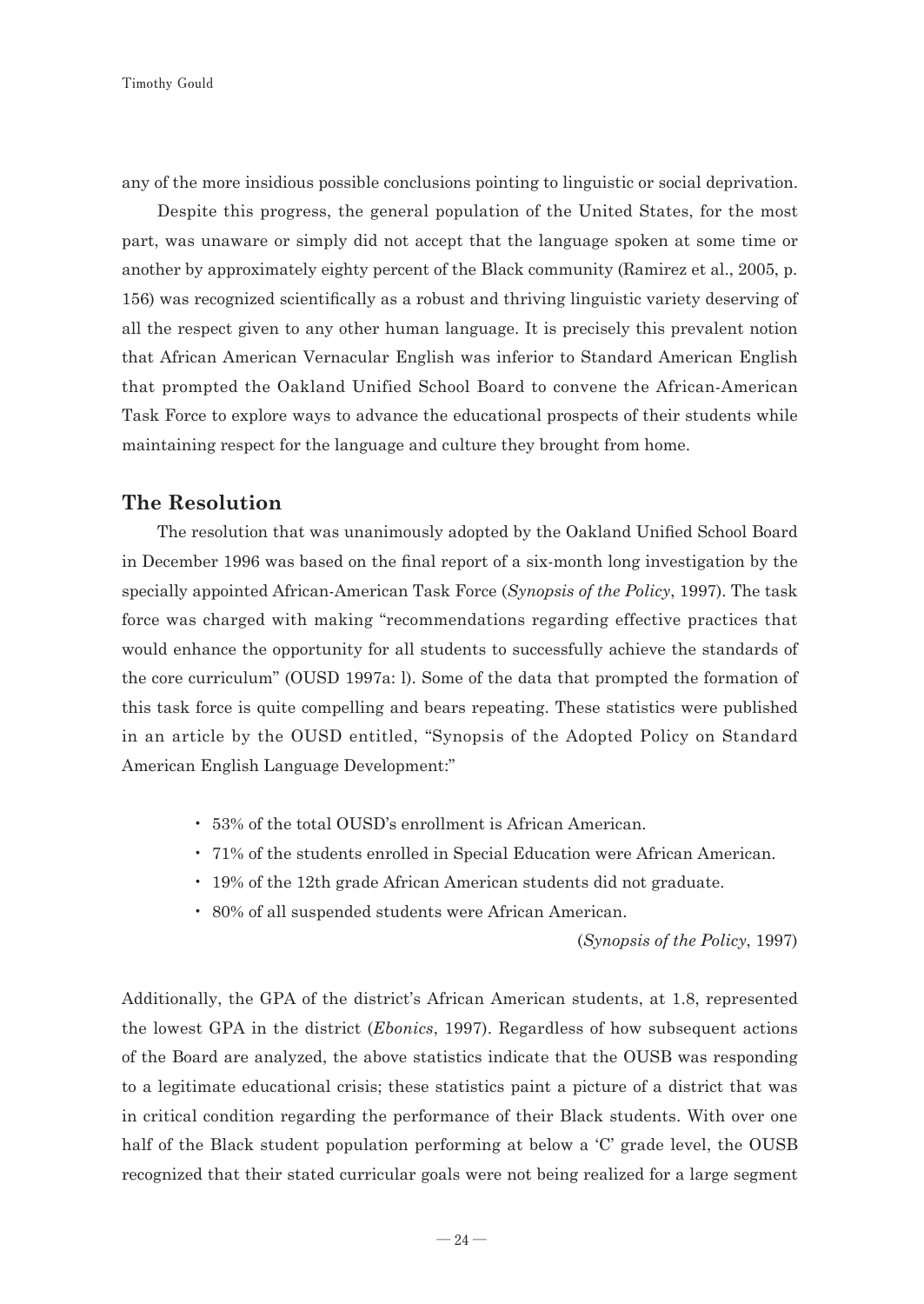of their students. An imbalance in African American student suspensions as well points to an environment where Black students were more likely to receive disciplinary action, possibly as the result of racial bias, a phenomenon that continues today (Riddle & Sinclair, 2019). Recognition of the fact that students attending schools in the Oakland School District were not achieving the levels of Standard American English that had been elucidated as goals in the district's core curriculum moved the task force to recommend an approach which would recognize and reinforce the "direct connection of English language proficiency to student achievement" (OUSD1997a: l). This clear, concise, and well-intentioned directive, however, was not so clearly expressed in the document the task force eventually produced and which the school board unanimously approved, as evidenced by the public uproar it subsequently triggered.

The document that was ultimately approved for public distribution was titled, *Resolution of the Board of Education Adopting the Report and Recommendations of the African American Task Force; and Directing the Superintendent of Schools to Devise a Program to Improve the English Language Acquisition and Application Skills of African-American Students*. The second part of the title focuses attention on the clear link between the recognized performance discrepancies between Black and White students on measures of their SAE. However, introduction of the term 'language acquisition' opened the door to the interpretation that Black students had not acquired English, an ambiguity that was used in subsequent criticism of the resolution. Had the resolution clearly articulated the elements of a "program to improve the English . . . of African-American students," at this point, however, much of the controversy that followed publication of the resolution may have been avoided.

 In successive paragraphs as well, however, the resolution seemed to provide further fodder for critics, and the language of the document at times appeared overly academic and legalistic to the point of being obfuscatory. While not necessarily written for a general or popular audience, the ease with which some of the clauses were misinterpreted – either purposely or genuinely – reflected poorly on the judgement of both its drafters and the board members who unanimously approved it. Some examples of this tendency are included here from the original resolution:

- . . . African Language Systems [Ebonics] are genetically based and not a dialect of English.
- . . . legislation [recognizing the unique stature of the language of slaves] being prejudicially and unconstitutionally vetoed repeatedly. . ..
- . . . the Board of Education . . . recognizes . . . West and Niger-Congo African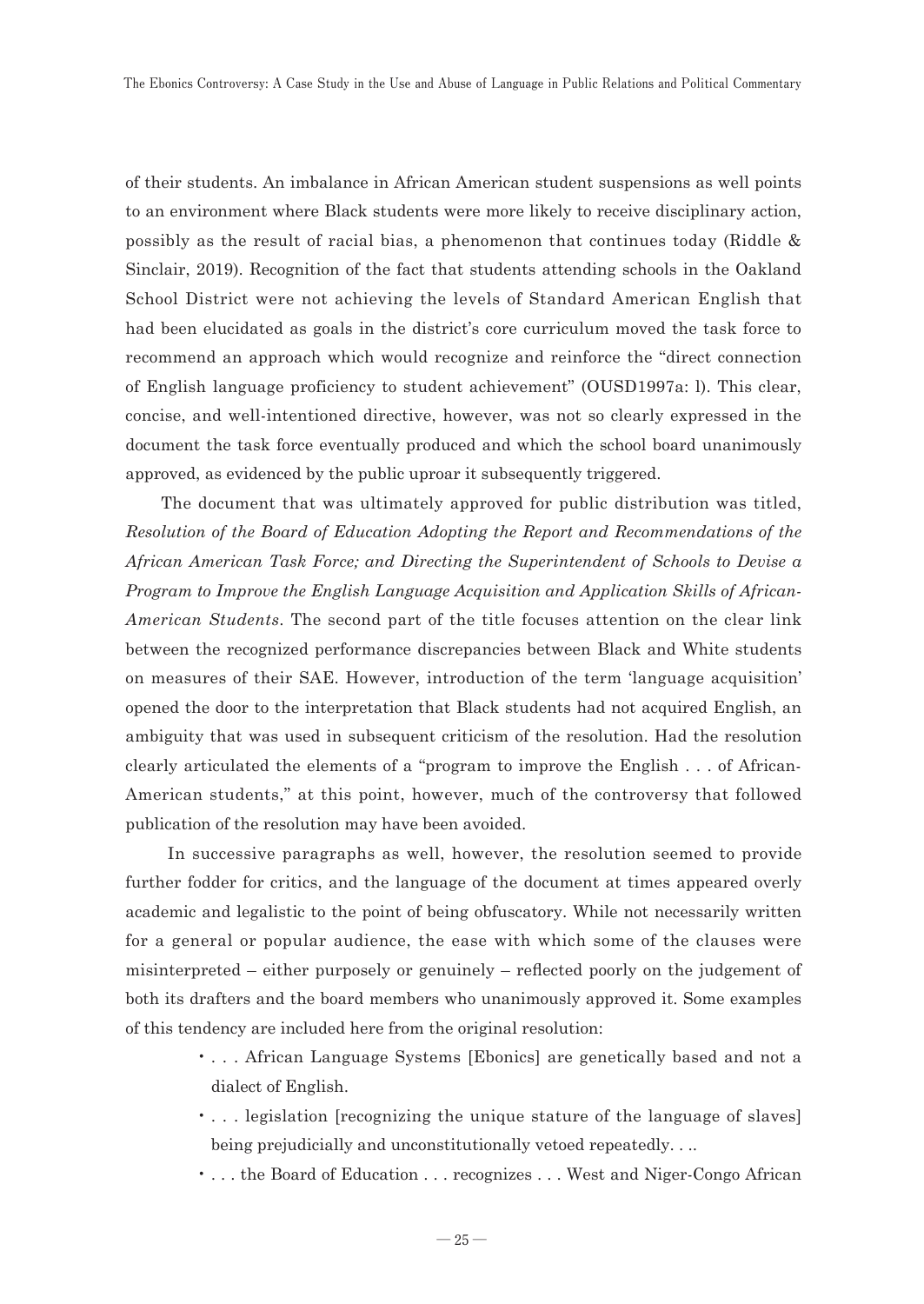Language Systems (Ebonics) . . . as the predominantly primary language of African American students.

• . . . the Superintendent . . . shall immediately devise and implement the best possible academic program for imparting instruction to African American students in their primary language . . . and to facilitate their acquisition and mastery of English language skills. (*Ebonics Resolution*, 1996)

The resolution goes on to say that, based on their unique and distinct history as descendants of slaves, and the diverse linguistic backgrounds from which Ebonics developed, English is not the native language, nor is it the home language of African Americans. The terminology employed in this, and other parts of the document, presents a wide range of linguistic and social generalizations that did not serve to reinforce or substantiate the spirit of the pragmatic issues at stake for the children of the Oakland School District. In other words, the intended message, while clearly conveyed in the second part of the resolution's title, was, based on the subsequent response to it, somewhat obscured as it appeared in the body of the resolution itself. The above excerpts show that some of the initial criticism received by the OUSB was deserved, and not merely the twisting of a story by the media to conform to a narrative and to accentuate the provocative aspects, although this did happen later, as will be discussed.

#### **The Response to the Resolution**

As noted previously, immediately upon its release, the OUSB resolution generated a nationwide controversy. Initial public responses were resoundingly negative and, as Salim Muwakkil observed, contained a great deal of "cross-racial consensus on Ebonics: it was bad" (Muwakkil, 1997, p. 29). The Rev. Jesse Jackson, for example, called the resolution "an unacceptable surrender, borderlining on disgrace, it's teaching down to our children . . . and must never happen" (L.A. Time Archives, 1996). Maya Angelou denounced the resolution, saying that "The very idea that African-American language is a language separate and apart can be very threatening, because it can encourage young men and women not to learn standard English" (CNN, 1996). The president of the NAACP, Kweisi Mfume, proclaimed it "a cruel joke" against Black students (Bock, 1997), and Richard Riley, the Secretary of Education at the time, said that "elevating black English to the status of a language is not the way to raise standards of achievement in our schools" (Muwakkil, 1997, p. 29).

The consensus, then, appeared to be that the OUSB, in arguing for recognition of Ebonics as an independent language, was pursuing an unwise course of action. Florence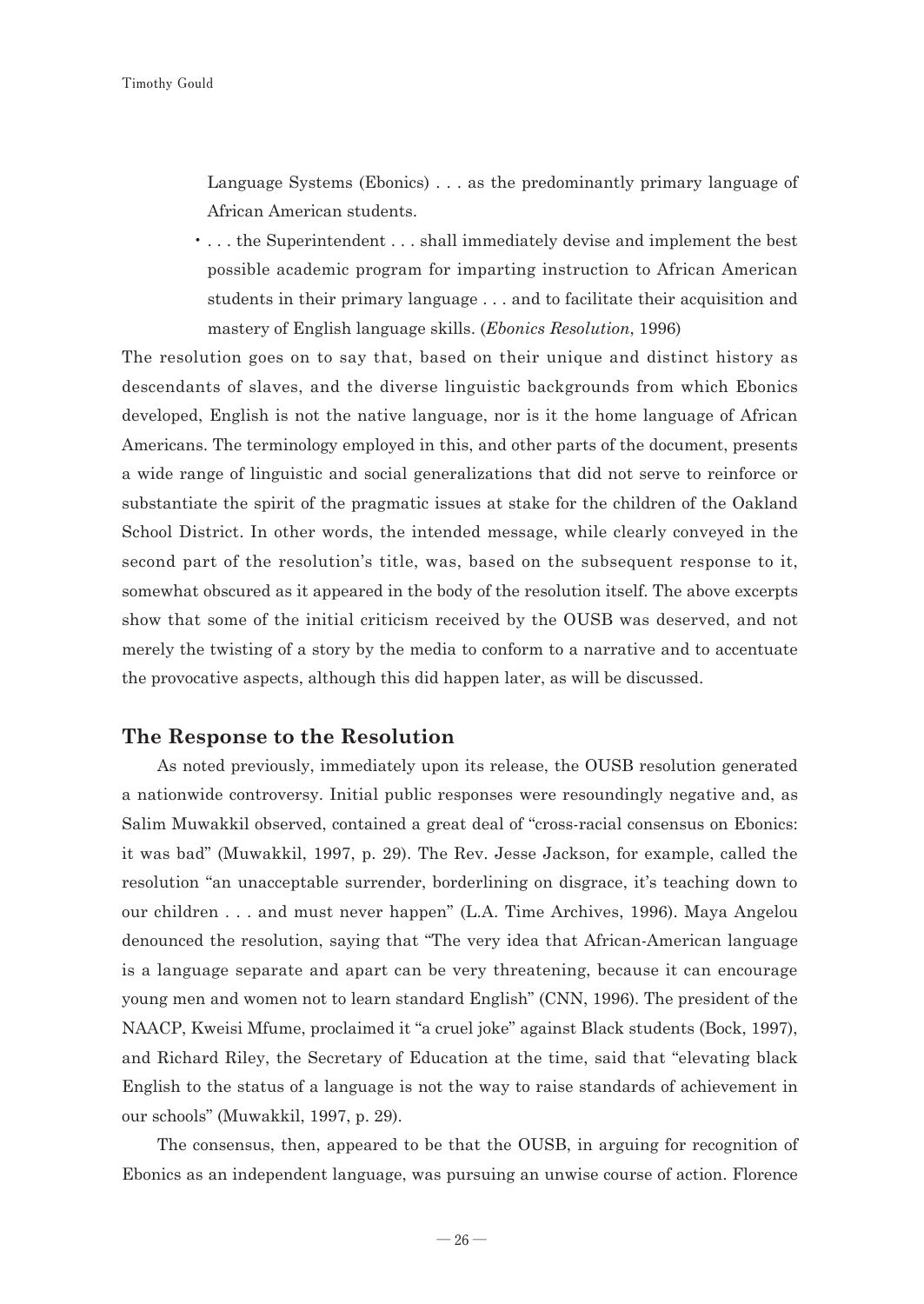King, in the conservative-leaning National Review, questioned why so many African American leaders came out so forcefully against a resolution that confirmed, in a positive way, many of the heritage issues these leaders supported. King surmised that "telling [African Americans] that English is their second language makes them feel like the one thing they never had to worry about being: foreigners. Throughout our history, whenever nativists and immigrants have squared off, blacks could savor the satisfactions of being on the entrenched side for a change" (F. King, 1997, p. 64). The OUSB resolution may thus have been perceived initially by the Black community as a threat meant to endanger a critical element of Black culture: their strong identity as Americans. This view, though, was not supported by the document itself, nor by the Board. In response to the seemingly universal public misunderstanding generated by its resolution, the OUSB quickly initiated an ameliorative public relations effort to clarify the meaning and intent of the resolution and correct the misinterpretations that had arisen.

Exactly one week after publication of the resolution, in an effort to correct the impression that the Oakland School District was planning to implement a program based on teaching its pupils Ebonics as a language, OUSB spokesperson Darolyn Davis reiterated that "The goal and the intent of the district's policy are to insure that every child in Oakland speaks, writes and comprehends standard American English. It would be a crime, it really would be a crime, to not teach students standard American English" (Bennet, 1996).

#### **The OUSB's Response to the Response to the Resolution**

In response to the outpouring of criticism, and the overwhelmingly negative reaction to its efforts, the OUSB first produced a synopsis of the resolution meant to clarify the original, and when that effort did not quell the controversy, they redrafted the original resolution and issued the *Amended Resolution* (1997), which clarified or removed much of the language that had obscured the Board's original intent. In the original resolution, the Board pointed to studies which had found that "African Language Systems are genetically-based and not a dialect of English" (*Ebonics Resolution*, 1996). The term "genetically-based" proved particularly volatile. In linguistics, according to Dr. Joseph Malone, a member of Barnard College's linguistics department at the time, the word "genetic" *can* be used "to mean 'transmitted historically' from one generation to another," but, as he went on to say, "you can push the metaphor too far" (Kolb, n.d.), which seems to be the result in this case. Readers seemed to assume the term implied a link between genetics and "poor" language performance, necessitating an immediate clarification from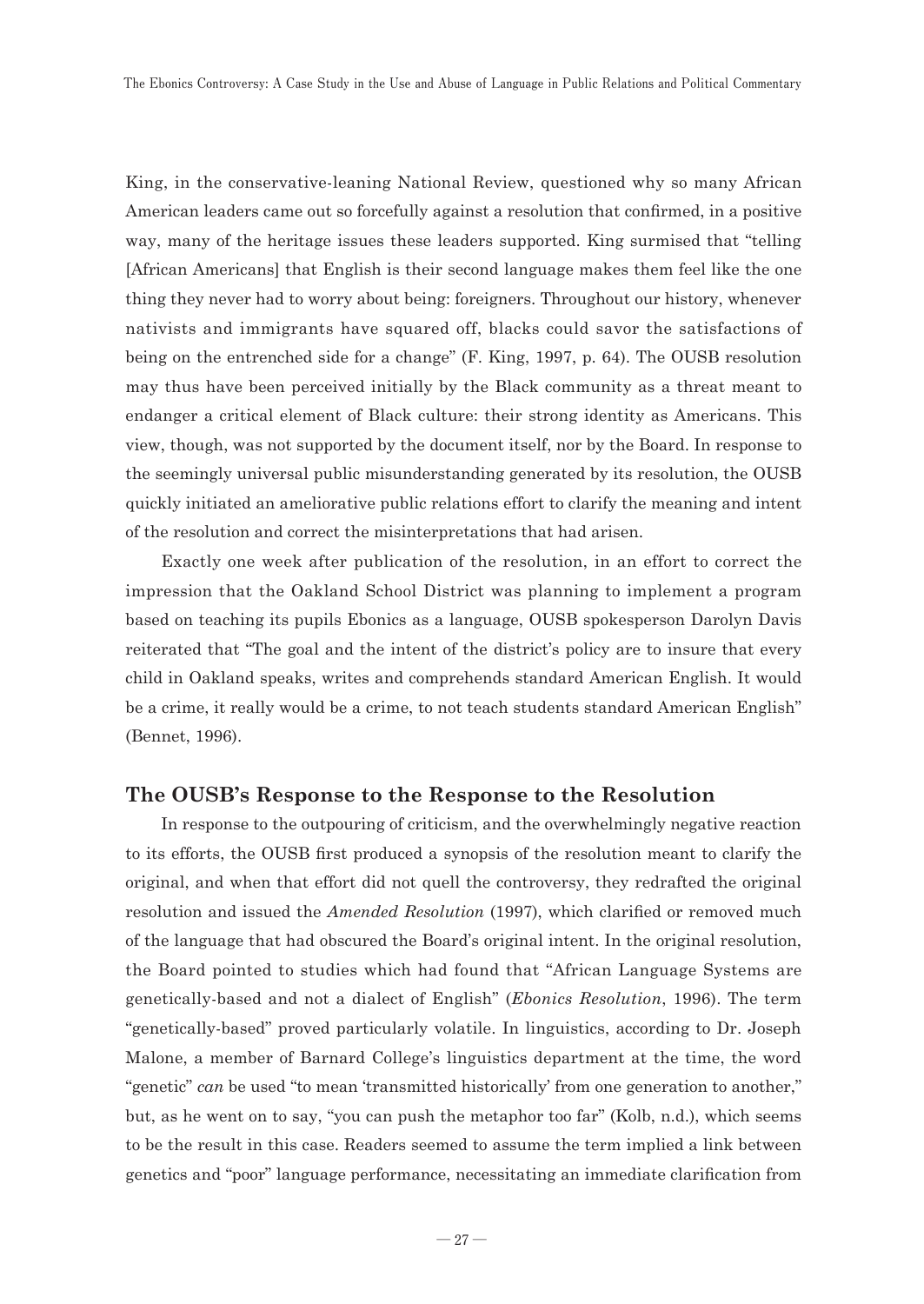the Board.

This response by the OUSD, titled *Synopsis of the Adopted Policy on Standard American English Language Development*, was written in everyday English rather than the formal and legalistic language of the resolution and was issued under the header "Clarification." It recapitulated the main points that had caused "misconceptions in the resulting press stories" and attempted to show that "the actions of the Board of Education have been publicly misunderstood" (*Synopsis of the Policy*, 1997). Most of the clarifications were straightforward and easily accessible, such as the explanation that "one of the programs recommended is the Standard English Proficiency Program (S.E.P.), a State of California model program, which promotes English-language development for African American students" (*Synopsis of the Policy*, 1997). The Board attempted as well to provide a rationale for their decision to use the emotionally and politically charged term "genetically-based," which reads in part:

> The term 'genetically based' is synonymous with genesis. In the clause, 'African Language Systems are genetically based and not a dialect of English,' the term 'genetically based' is used according to the standard dictionary definition of 'has origins in.' It is not used to refer to human biology (*Synopsis of the Policy*, 1997).

From a linguistic standpoint, this rationale does not seem to serve the Board's purpose, and possibly creates further confusion, as there was nothing in the original clause that pointed to the "origin."

In other words, in the proposal that X has its origins in Y, there are two necessary elements: X, the current iteration, and Y, the source from which the current iteration is derived. Each supplies critical information to the meaning of "genetically based," or "has its origins in" (according to the *Synopsis*). However, in both the original phrase, "genetically based," and the explanatory phrase, "has its origins in," the meaning intended by the Board, we are missing the Y, the "thing", that African Language Systems originate "in" or "from." It is thus unclear what "African Language Systems" have their "origins," or "genetic basis," in, leaving the meaning of this clause, on which much of the Board's motivation for action is based, unclear at best. The OUSB seems to have unintentionally muddied their statement when they decided to use a secondary meaning of a word whose primary meaning is so volatile, especially in the often heated racial environment of the United States.

In the subsequently released amended resolution, the sentence previously containing "genetically based," was replaced with, "African Language Systems have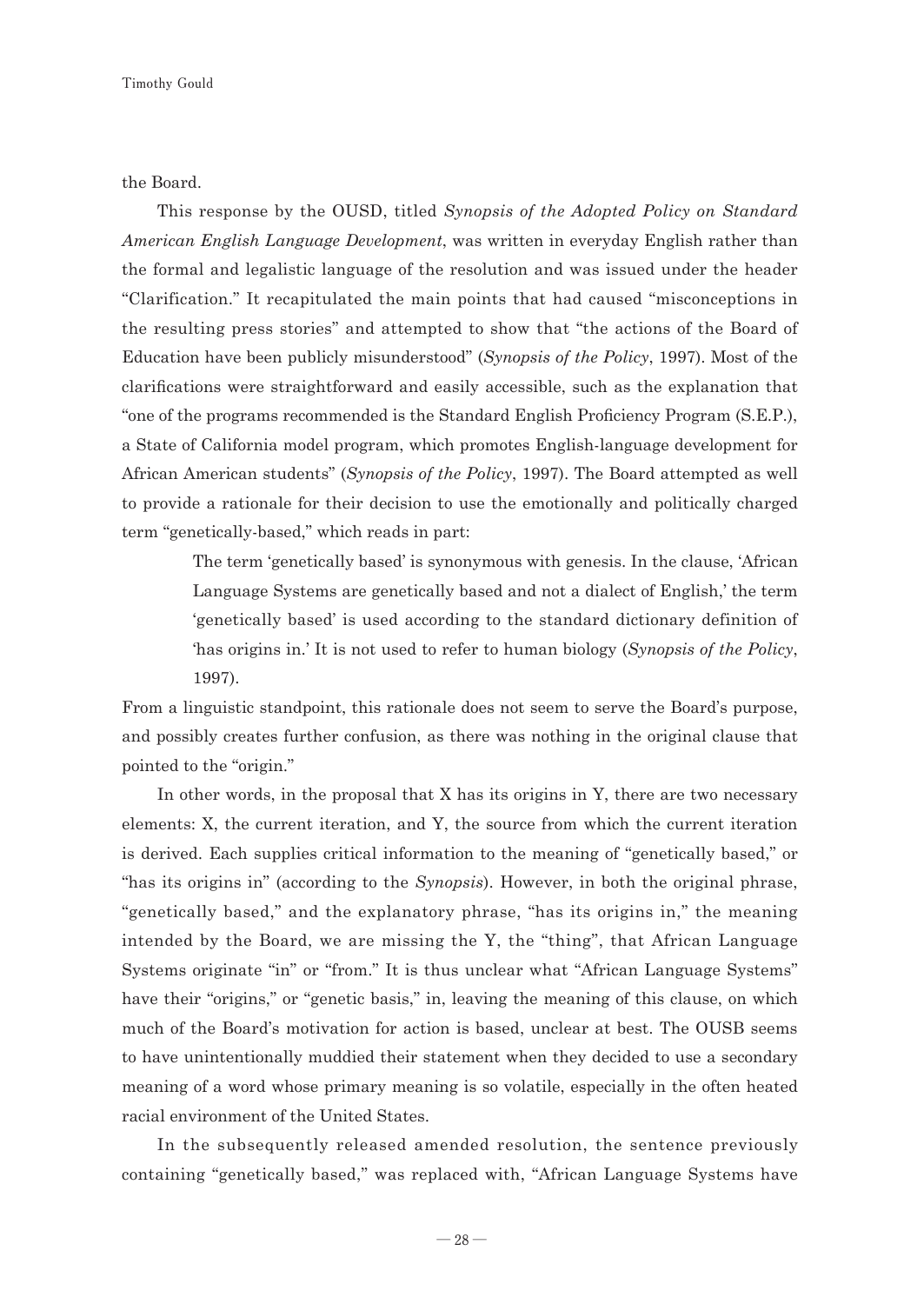origins in West and Niger-Congo languages and are not merely dialects of English" (*Amended Resolution*, 1997). This change resulted in a much less controversial statement which served to fortify the resolution but no longer detracted from its intent. Additionally, the sentences referring to teaching children in a "primary language," which had been established in the resolution as Ebonics, were supplemented with further language clarifying the concepts that the OUSB had intended from the outset, namely, the "application of bilingual or second language learner principles for others whose primary languages are other than English. Primary languages are the language patterns children bring to school" (*Amended Resolution*, 1997). Any programs implemented as a result of the district's effort were also, "to move students from the language patterns they bring to school to English proficiency" (*Amended Resolution*, 1997).

The amended resolution prompted many of its former detractors, if not to wholly embrace its tenets, at least to accept its design and recommendations as sound. In this sense the new resolution served its purpose and seemed to be the most realistic way for the OUSD to reverse the flood of misunderstanding it had created. The synopsis had been an initial attempt to soften the negative feedback caused by some of the unclear clauses contained in the original, but the process of having to "explain what they really meant" produced the "reworked" *Amended Resolution*, which was a well-articulated set of principles, and a solid plan of action for the Oakland School District. Even so, the misperception that the African American children of Oakland were to be taught Ebonics was the "issue" that captured the public's attention and became a news topic across the country.

It is the failure to respond to the efforts by the Board to rectify the false interpretations and to clarify the intent of the original Resolution, the Synopsis, and the Amended Resolution that provides a lens through which to view the current controversy swirling around Critical Race Theory. The reaction to the Board's efforts to clarify their "goal and intent," as will be shown, can be most accurately categorized based on political affiliation, with those on the political left accepting the intent of the amended Resolution as earnest, and those aligned with the political right adopting a cynical view of the motives of the OUSB and perpetuating a narrative wholly unsupported by the content of the Amended Resolution.

#### **The Political, Media, and Linguistic Response to the Resolution**

John and Russel Rickford conducted an analysis of "over a thousand websites dealing with Ebonics," and described a finding no less true today about CRT (and a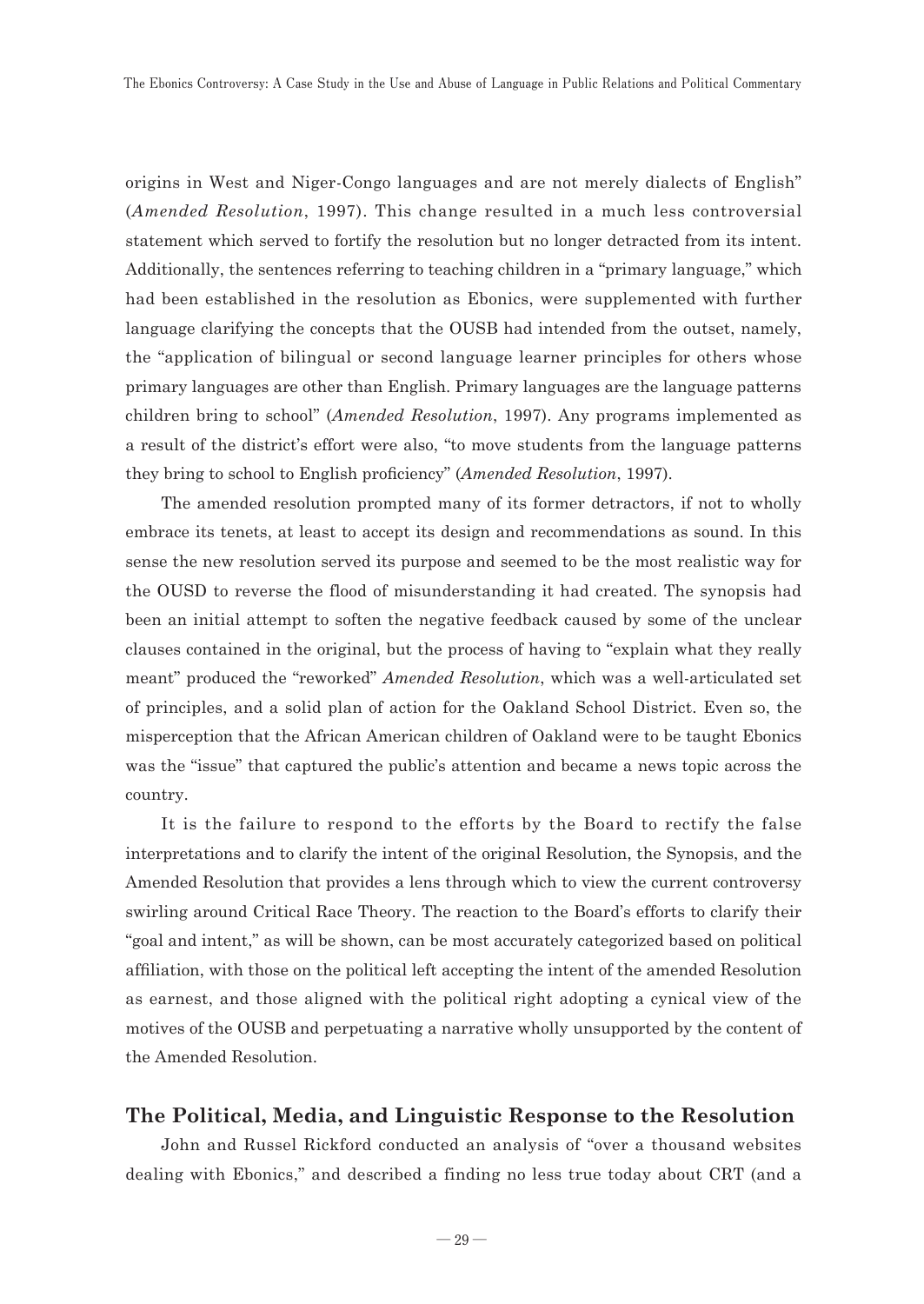**Timothy Gould**

host of other issues) than it was then in the post-Ebonics era, concluding that "given a national school system and an American public more and more dependent on cyber-airways for information, we must assume that misinformation and misleading viewpoints about Ebonics have tainted the perceptions of the majority of web users" (Rickford & Rickford, 2001). Wayne O'Neil captured a journalistic truism, writing that, "it is often the early coverage that counts. Once the story is gotten wrong, there is little that can be done" (O'Neil, 1998). Ebonics was certainly "gotten wrong."

Conservative publications and commentators followed an editorial strategy that selectively ignored or cynically speculated on the actual motivation of some of the clearly stated elements of the resolution, opting rather to denigrate the OUSB and the speakers of Ebonics in what seemed at the time an unleashing of racist sentiments that many had hoped had begun to diminish in the age of political correctness. Some well-respected newspaper columnists and Op/Ed writers showed at best a lack of empathy and at worst displayed an intentionally obtuse misrepresentation of the Ebonics resolution and its expressed intent. These responses displayed a callous disrespect for the Black community and could not be construed as anything but racist. Tucker Carlson, for example, who is currently a popular host on Fox News, callously referred to Ebonics as "a language where nobody knows how to conjugate the verbs" (Nast, 2017). The late Mike Royko, an influential Chicago Tribune humor/satire columnist, wrote an entire article sarcastically presented in his own distorted version of Ebonics (Royko, 1997). As culturally insensitive as it was, he also misinterpreted the Resolution and falsely and cynically claimed that the Oakland School District was attempting to gain Federal funding when he wrote:

> Now these teachers who be in Oakand [*sic*] and Los Angeles, they no fools. They wanna ax the gov'ment for bread so's they can learn how to talk Ebonics. Then when they learns to talk Ebonics, they gonna teach the bro from the hood to talk like the anchor dudes on the TV. (Royko, 1997)

Beyond the gross linguistic inaccuracies committed in his faux Ebonics, Royko suggested that other speakers of dialects would, "if they smart, they ax the government for some bread to have their own onics" (Royko, 1997), bluntly insinuating that the OUSB resolution is a cynical money grab. Royko, in his weak attempt at humor, insults everyone he mentions, but worse, even for a satirist, is his purposeful misrepresentation and ridicule of the culture and speech of the African American community. This was exactly the attitude that the OUSB was determined to eradicate through the educational reforms recommended in the resolution. For Royko to make light of it to an audience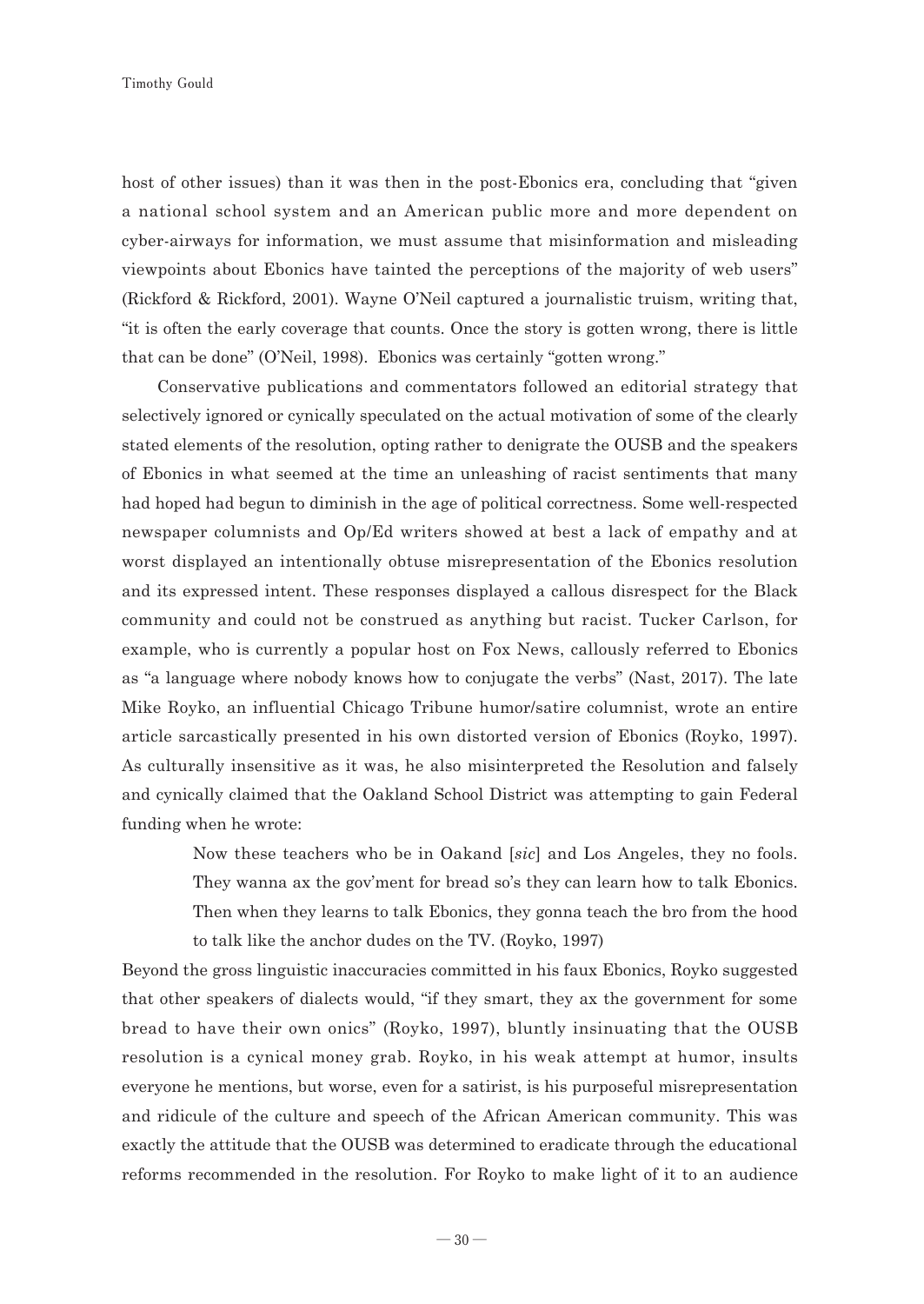who may have (mistakenly) used his column to formulate their own views on the issue validates the Rickfords' claim above and was a true disservice to the people who read the column and distinctly harmful to the African American community.

In tandem with the type of media coverage detailed above, right-wing politicians were also instrumental in perpetuating the false narrative that the Oakland School District was planning to teach Ebonics and use it as a "money grab" to receive federal funds. Just over one month after the OUSB released its original resolution, and nearly a week after the amended resolution was released and widely covered, U.S. Representative Peter King, a Republican from New York, introduced House Resolution 28, stating that "no Federal funds should be used to pay for or support any program that is based upon the premise that 'Ebonics' is a legitimate language" (P. T. King, 1997). As stated above, the OUSB clearly stated they were not using Ebonics to gain Federal funds, yet despite this, Representative King introduced his bill. Right-wing politicians are currently following this same playbook in the Critical Race Theory controversy: introducing bills based on a purposely false or misleading premises.

#### **Conclusion**

AAVE (and the African American community by implication), was (and continues to be) subjected to online racist insults despite more than fifty years of research confirming its systematic and rule-based linguistic attributes, and its acceptance as a viable, legitimate, and robust form of communication (i.e., dialect/language). Researchers Ronkin and Karn have produced research detailing an "anti-Ebonics ideology" they call "Mock Ebonics," which perpetuates racist stereotypes against African Americans by "associat[ing] the presumed linguistic deviance of Ebonics with flagrant and racialized non-linguistic deviance" (Ronkin & Karn, 2002, p. 374). The premise of Mock Ebonics is that, "one can 'speak' Ebonics by simply pejorating standard English" (Ronkin & Karn, 2002, p. 374). As if to drive this message home, under the misleading category of "Education," an article was printed in *American Survey* with the pejorative title, *The Ebonics Virus*, in which Black children's language was described as "the slang these children use … at home" and AAVE's distinctive attributes were reduced to the derogatory and linguistically incorrect, "[they] play fast and loose with the verb 'to be'" (Education 1997:26). The Ebonics issue seems to have provided a vehicle for the expression of racist tropes to emerge under the guise of "language commentary." The question that arises, then, in light of this conclusion is, "if linguists had been studying AAVE/Ebonics for over thirty years, and had compiled data confirming its validity and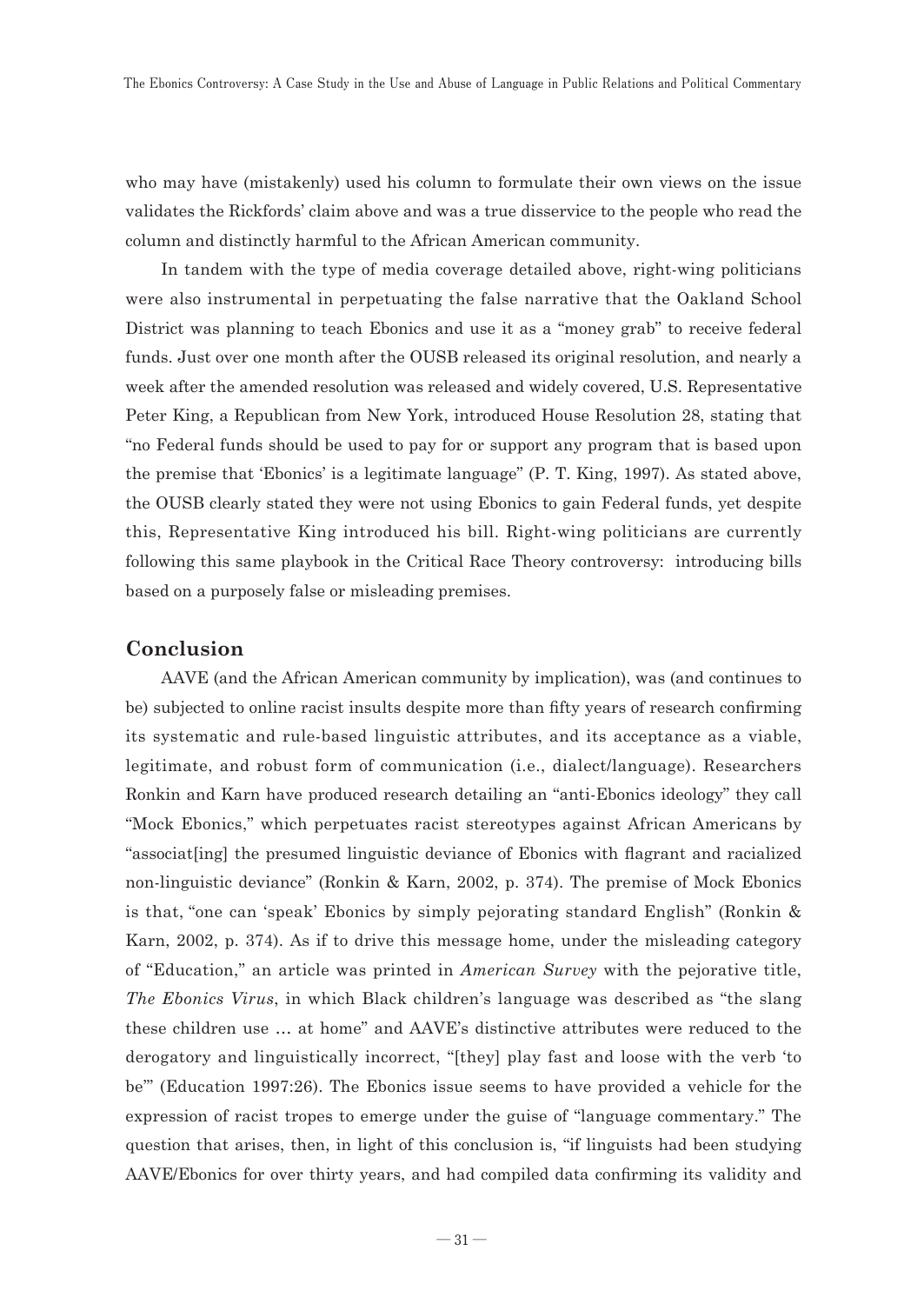**Timothy Gould**

legitimacy as a rule-based and systematic dialect of English, why is it that the general population was (and continues) expressing views that were thirty years out of date?"

Arnold Zwicky, past president of the Linguistic Society of America, says that although research into AAVE is well established, linguists themselves have not conveyed this information to the public, "resulting in the most recent outbreak of publicity and uproar" (Poe 1997). In early January 1997, at the annual meeting of the Linguistic Society of America (LSA), an executive resolution was passed which affirmed the consensus among those professionals that,

> all human linguistic systems—spoken, signed, and written—are fundamentally regular . . . [and] . . . characterizations of Ebonics as slang, mutant, lazy, defective, ungrammatical, or broken English are incorrect and demeaning (*LSA Resolution*, 1997).

In reference to the above conference, Janita Poe, a reporter for the Chicago Tribune, noted that the linguists who produced the response were specifically trying to avoid politics (Poe, 1997), and hence were for all intents and purposes ignored. Responses from linguists (and other scientists, for that matter), when they enter the public consciousness at all, seem relatively colorless, uncontroversial, and generally dull in comparison with the volatile and racially tinged commentary found on the internet and in editorials. Nevertheless, linguists, and other experts, have an ethical imperative and a responsibility to disseminate in an accessible way the results of research they complete that touch directly on social issues such as Ebonics.

In a sense, everyone is a language expert. There are virtually no aspects of our lives where language is not a factor in determining some element of inter-personal, intergroup, or intercultural relations. Yet despite the robust findings of linguists that all language systems and varieties in natural use are legitimate and deserve equal standing with each other, people maintain opinions about language that are bound inextricably to their belief systems. When linguists offer data and conclusions that do not align with these systems, it may (sometimes willfully) be ignored as the personal and biased opinion of the linguist. Part of the resistance to accepting "new" ideas from linguists may also hinge on the way people expect a "language expert" to respond to issues. For many, the canonical "language expert" is an English teacher, or language maven, who points out to students what is "wrong" with their language from a prescriptive grammatical standpoint. A modern linguist explaining, then, as a matter of course, that all languages, and varieties thereof, are equally complex and none is inherently more "correct" or of higher value than another, is presenting information that is in direct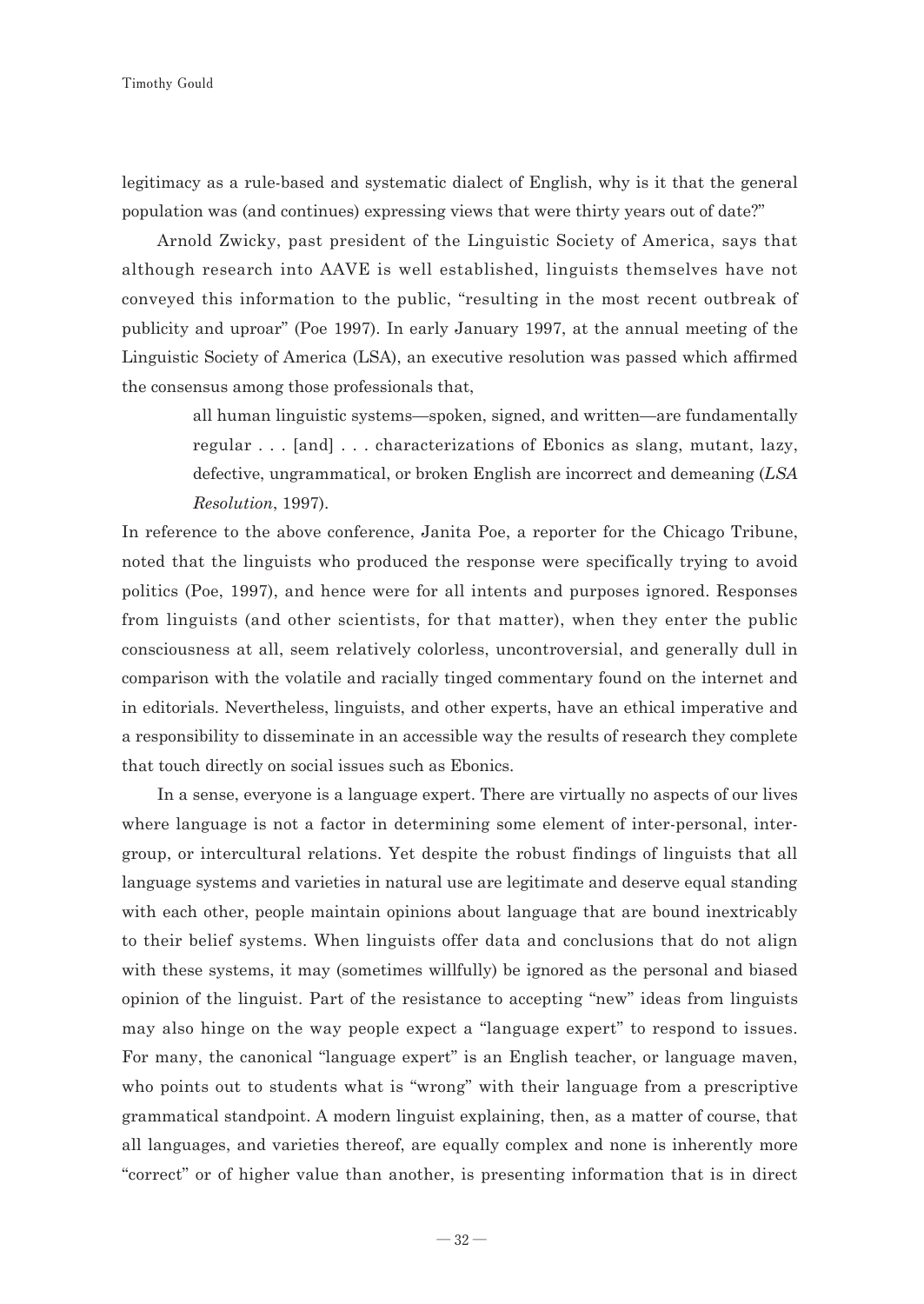conflict with strongly held beliefs of the general populace. In the case of Ebonics then, the scientifically-based reasoning of the linguists seems to have been lost in the wash of prescriptive grammar-based speculative opinion disseminated by columnists and media "experts." As with many of the "soft" or social sciences, in issues concerning language, people may be inclined to maintain long-held opinions in the face of countervailing evidence rather than change or adapt their world views based on new information. Given their limited influence on the Ebonics controversy, the problem may be that, as John Rickman of Stanford has noted in the following comment implying the lack of credibility given to linguists, "[People] will trust a mechanic. They will trust a doctor . . ." (Poe 1997:3).

## **References**

- *About School Board and Local Governance*. (n.d.). Retrieved November 20, 2021, from https://www.nsba.org:443/About/About-School-Board-and-Local-Governance
- *Amended resolution of the Oakland Board of Education*. (1997, January 16). http://edition.cnn.com/US/9701/16/black.english/ebonics.amend.html
- Baratz, J. C., & Shuy, R. W. (1969). *Teaching black children to read* (pp. xi, 219). Center for Applied Linguistics.
- Baugh, J. (2005). *Do You Speak American? Sea to Shining Sea. American Varieties. AAVE .* PBS.Org. https://www.pbs.org/speak/seatosea/americanvarieties/AAVE/ timeline/
- Bennet, J. (1996, December 25). Administration Rejects Black English as a Second Language. *The New York Times*. https://www.nytimes.com/1996/12/25/us/ administration-rejects-black-english-as-a-second-language.html
- Bock, J. (1997, February 12). *A quiet but effective first year Leader: Kweisi Mfume spent much of his first year as NAACP president settling debts. Now he's ready for activism.* Baltimore Sun. https://www.baltimoresun.com/news/bs-xpm-1997-02-12- 1997043073-story.html
- CNN. (1996, December 22). *"Black English" proposal draws fire*. http://edition.cnn.com/US/9612/22/black.english/index.html
- de Brey, C., Snyder, T. D., Zhang, A., & Dillow, S. A. (2021). *Digest of Education Statistics, 2019. NCES 2021-009*. National Center for Education Statistics.
- Dillard, J. L. (1972). *Black English: Its history and usage in the United States*. Random House.
- Fields, C. D. (1997). Ebonics 101: What Have We Learned? *Black Issues in Higher*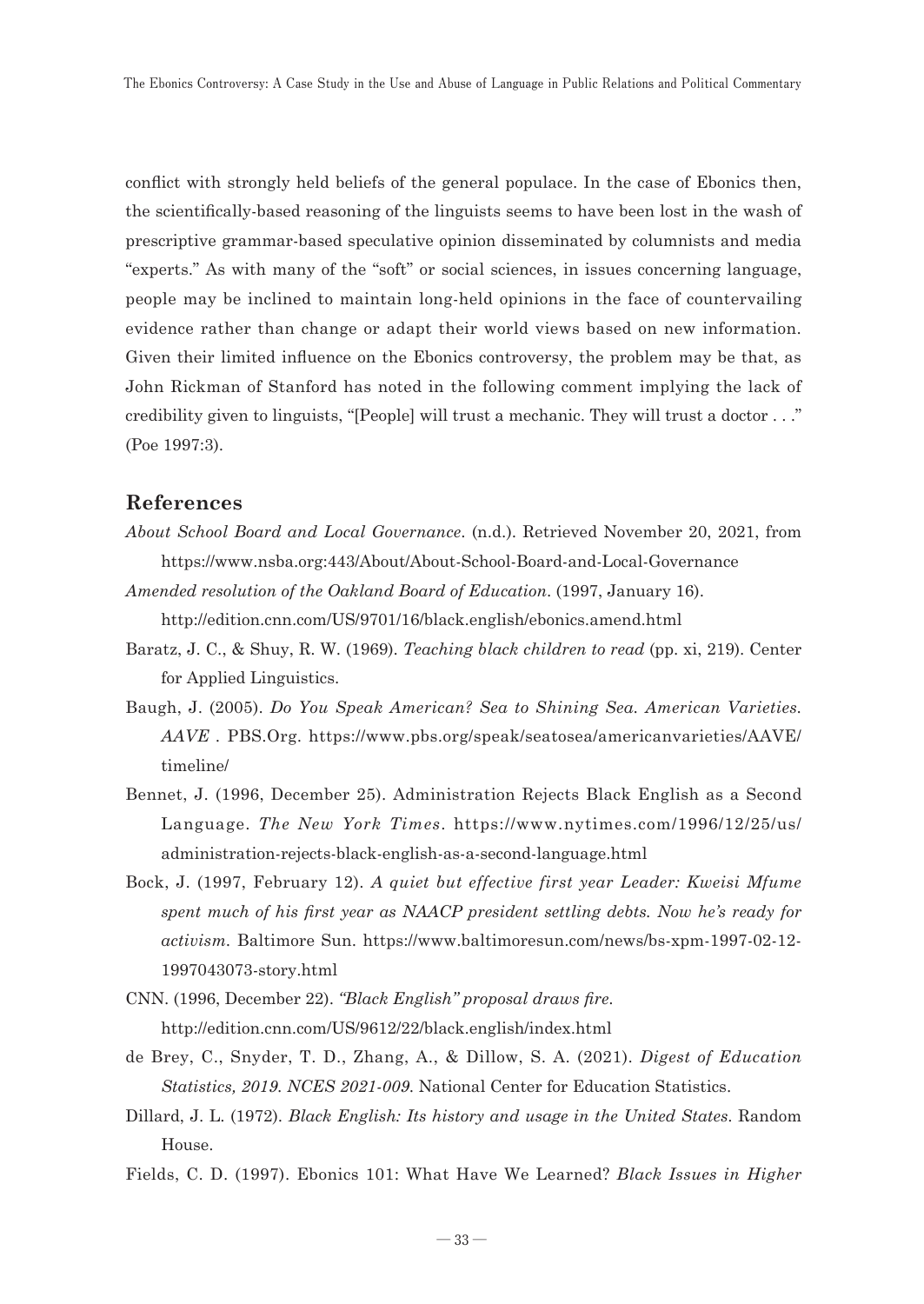*Education*, *13*(24).

- Gibbons, A., & Ray, R. (2021, July 2). *Why are states banning critical race theory?* Brookings. https://www.brookings.edu/blog/fixgov/2021/07/02/why-are-statesbanning-critical-race-theory/
- Graham, L., Brown-Jeffy, S., Aronson, R., & Stephens, C. (2011). Critical race theory as theoretical framework and analysis tool for population health research. *Critical Public Health*, *21*(1), 81–93. https://doi.org/10.1080/09581596.2010.493173
- *Hartzler Fights to Prevent Military Children From Being Taught to Hate Their Country and Parents*. (2021, July 29). Congresswoman Vicky Hartzler. https://hartzler.house.gov/media-center/press-releases/hartzler-fights-preventmilitary-children-being-taught-hate-their
- Hoover M. R., Politzer R. L., & Taylor O. (1987). Bias in Reading Tests for Black Language Speakers: A Sociolinguistic Perspective. *The Negro Educational Review*, *38*(2). https://www.proquest.com/openview/47d49da9cf3931c13fad9bbb49ce3a56/1?c bl=1819053&pq-origsite=gscholar&accountid=16992
- King, F. (1997). Editorial. *National Review*, *49*(2).
- King, P. T. (1997, January 31). *H.Res.28 105th Congress (1997-1998): Expressing the sense of the House of Representatives that programs based upon the premise that "Ebonics" is a legitimate language should not receive Federal funds.* (1997/1998) [Legislation]. https://www.congress.gov/bill/105th-congress/house-resolution/28
- Kolb, E. (n.d.). *Black English becomes magnet for misunderstandings*. Columbia University 21stC. Retrieved November 25, 2021, from http://www.columbia.edu/ cu/21stC/issue-2.3/kolb.html
- L.A. Time Archives. (1996, December 23). Jackson Criticizes Oakland Schools' "Ebonics" Decision. *Los Angeles Times*. https://www.latimes.com/archives/la-xpm-1996-12-23 mn-11966-story.html
- Labov, W. (1972). *Language in the Inner City: Studies in the Black English Vernacular*. University of Pennsylvania Press.
- *LSA Resolution on the Oakland "Ebonics" Issue*. (1997, July 1).

https://www.linguisticsociety.org/resource/lsa-resolution-oakland-ebonics-issue

Murdock, D. (2021, July 30). *Deroy Murdock: Critical race theory mutilates centuries-old legacy of interracial cooperation* [Text.Article]. Fox News; Fox News. https://www. foxnews.com/opinion/critical-race-theory-interracial-cooperation-deroy-murdock

Muwakkil, S. (1997). Hooked on Ebonics. *In These Time*.

Nast, C. (2017, May 8). *The Case for Black English*. The New Yorker.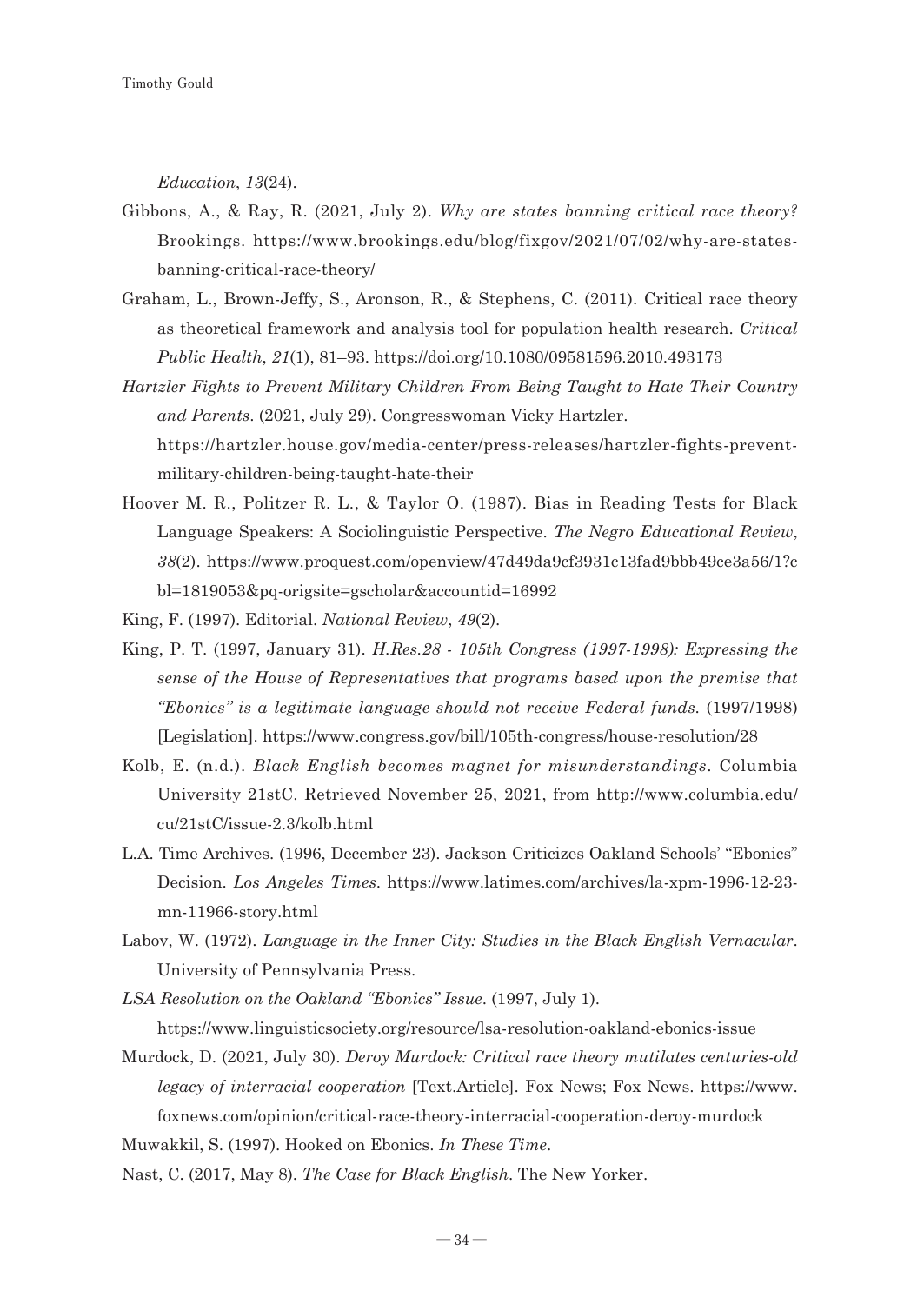https://www.newyorker.com/magazine/2017/05/15/the-case-for-black-english

- Nichelle, J. (2018, January 16). *"I'm is talking right": How the stigma around Black language holds us back from liberation*. The Black Youth Project. http://blackyouthproject.com/im-talking-right-stigma-around-black-language-holdsus-back-liberation/
- O'Neil, W. (1998). Ebonics in the Media. *The Radical Teacher*, *54*, 13–17.
- Poe, J. (1997, January 5). Black Speech is talk of town: Ebonics debate rules convention. *Chicago Tribune*.
- Ramirez, J. D., Wiley, T. G., de Klerk, G., Lee, E., & Wright, W. E. (Eds.). (2005). *Ebonics: The Urban Education Debate* (2nd Edition). Multilingual Matters, LTD.
- *Resolution of the Board of Education Adopting the Report and Recommendations of the African-American Task Force*. (1996). Oakland School Board. https://www. encyclopedia.com/humanities/applied-and-social-sciences-magazines/resolutionboard-education-adopting-report-and-recommendations-african-american-task-force
- Rickford, J. R., & Rickford, R. J. (2001). The Ubiquity of Ebonics. *American Language Review*, *March/April*, 20–26.
- Riddle, T., & Sinclair, S. (2019). Racial disparities in school-based disciplinary actions are associated with county-level rates of racial bias. *Proceedings of the National Academy of Sciences*, *116*(17), 8255–8260. https://doi.org/10.1073/pnas.1808307116
- Rodriguez, A. E. (2021, June 16). *False Claims About Critical Race Theory in Virginia Schools Spark Resistance*. WHRO.Org. https://whro.org/news/local-news/20813 false-claims-about-critical-race-theory-in-virginia-schools-spark-resistance
- Ronkin, M., & Karn, H. E. (2002). Mock Ebonics: Linguistic racism in parodies of Ebonics on the Internet. *Journal of Sociolinguistics*, *3*(3), 360–380. https://doi.org/10.1111/1467-9481.00083
- Royko, M. (1997, January 8). *When you talk in Ebonics, words just get in the way*. Chicago Tribune. https://www.chicagotribune.com/news/ct-xpm-1997-01-08- 9701080225-story.html
- Sawchuk, S. (2021, May 18). What Is Critical Race Theory, and Why Is It Under Attack? *Education Week*. https://www.edweek.org/leadership/what-is-critical-race-theoryand-why-is-it-under-attack/2021/05
- *Synopsis of the adopted policy on standard American English language development*. (1997). Oakland Unified School District.
- *Ebonics*, Senate, 105–20 (1997) (testimony of Maxine Waters). https://www.govinfo.gov/ content/pkg/CHRG-105shrg39641/html/CHRG-105shrg39641.htm